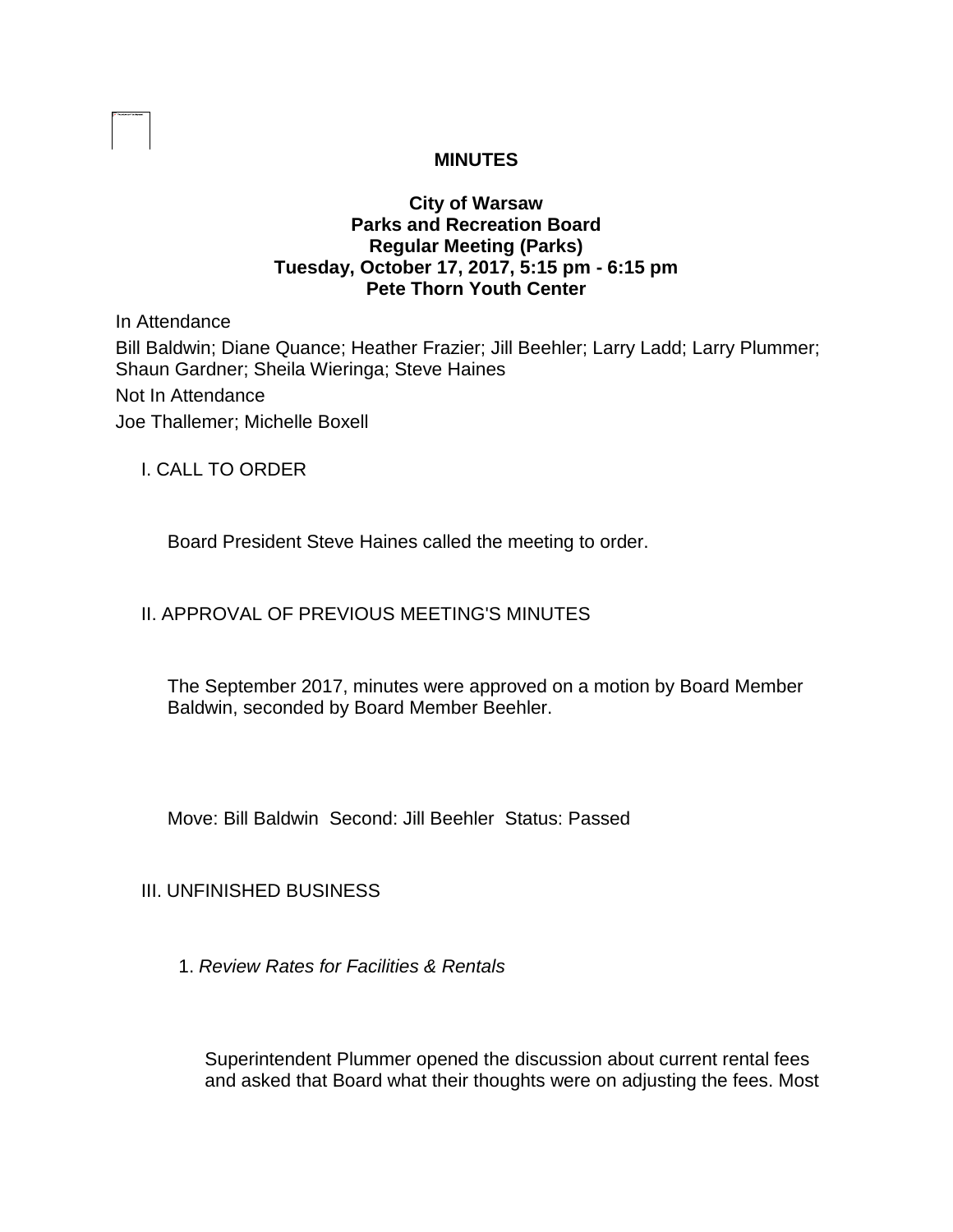Park rental fees have not been changed in over 10 years with some dating back 15 years. The Board was provided a list of current rental fees for the parks and was also provided some information about other similar rentals within the community. Superintendent Plummer reiterated that although our goal is not to make a profit, we do need to at least cut even with our rentals, building costs & repairs, labor, table & chair replacement, and cleaning supplies.

The Park Board went through each rental individually and decided on the following fees:

Pavilion: Weekly: \$175

Weekend: \$400

A motion to change the rental fees for the Center Lake Pavilion weekly rate from \$125 to \$175 and the weekend rate from \$300 to \$400 for 2018, was approved on a motion by Board Member Ladd, seconded by Board Member Beehler.

Firemens: Weekly: \$150 Weekend:\$200

A motion to change the rental fees for the Firemen's Building weekly rate from \$125 to \$150 and the weekend rate from \$150 to \$200 for 2018, was approved on a motion by Board Member Ladd, seconded by Board Member Baldwin.

Nye Youth Cabin: Weekly: \$75 Weekend: \$100 Damage Deposit: \$100

A motion to change the rental fees for the Nye Youth Cabin weekend rate from \$75 to \$100 and change the damage deposit from \$56 to \$100 for 2018, was approved on a motion by Board Member Ladd, seconded by Board Member Beehler.

Lucerne Park Cabins: \$50

A motion to change the rental fees for Lucerne Park Rental Cabins from \$25 to \$50 for 2018, was approved on a motion by Board Member Ladd, seconded by Board Member Baldwin.

Amphitheater: \$25

A motion to change the rental fees for Lucerne Park Amphitheater from \$10 to \$25 for 2018, was approved on a motion by Board Member Ladd, seconded by Board Member Beehler.

Plaza: Rates stay the same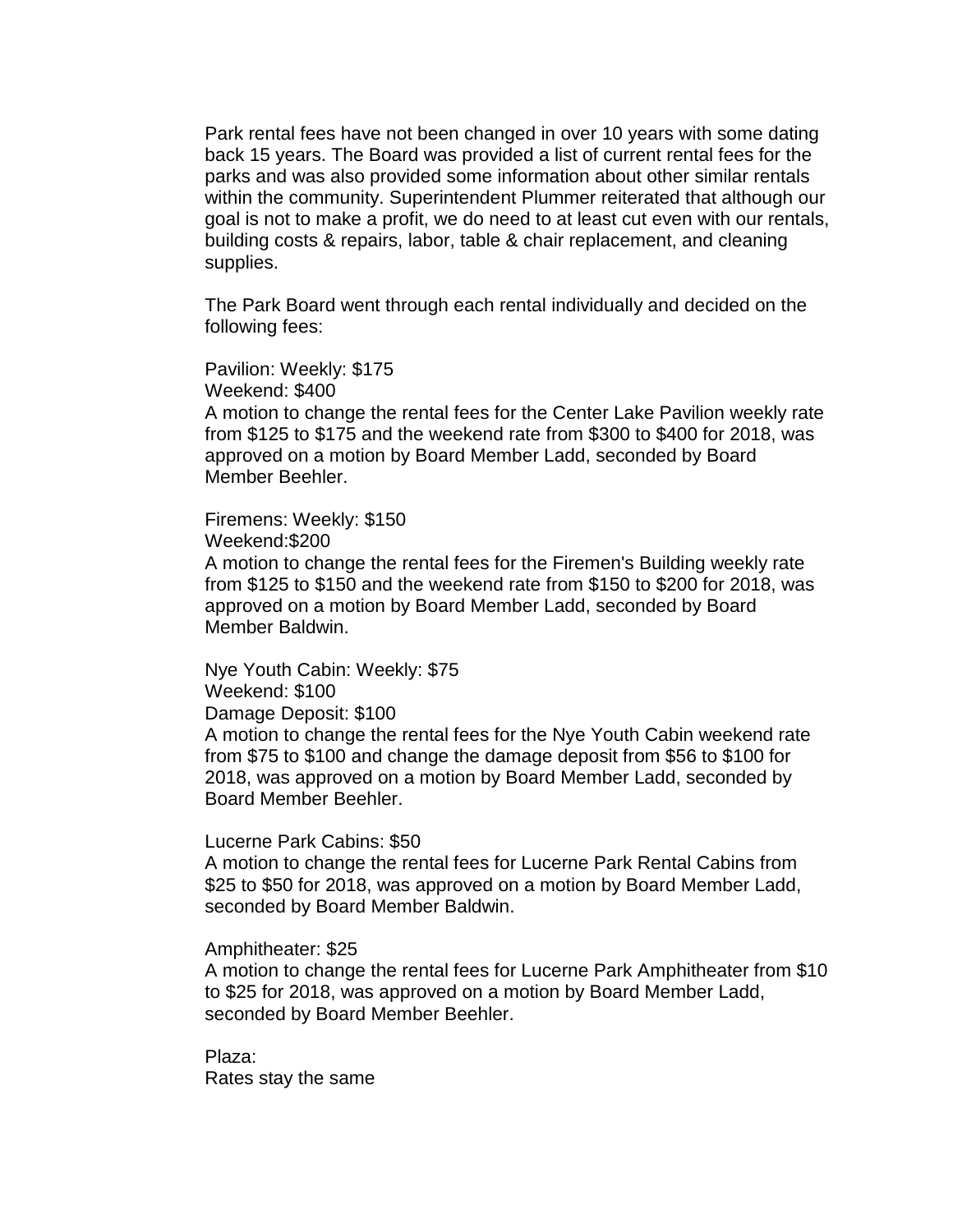Shelters: \$35

A motion to change the rental fees for Park Shelters (Bixler, Beyer, Kelly, Richardson-Dubois, East & West Shelters) from \$25 to \$35 for 2018, was approved on a motion by Board Member Ladd, seconded by Board Member Baldwin.

Picnic Tables: In town: \$10 Wayne Township: \$15 A motion to change the rental fees for picnic table deliveries within City limits from \$5 to \$10 and delivery within Wayne Township from \$8 to \$15 for 2018, was approved on a motion by Board Member Ladd, seconded by Board Member Baldwin.

#### Picnic Tables in the Park: \$3

A motion to change the rental fees for picnic table rentals in the parks from \$2 to \$3 for 2018, was approved on a motion by Board Member Ladd, seconded by Board Member Beehler.

Sawhorse Tables:

In Town: \$8

Wayne: \$12

A motion to change the rental fees for sawhorse table deliveries within City limits from \$3 to \$8 and delivery within Wayne Township from \$5 to \$12 for 2018, was approved on a motion by Board Member Ladd, seconded by Board Member Baldwin.

#### Wheelbarrow: \$10

A motion to change the rental fees for a wheelbarrow load of campfire wood at the campgrounds from \$5 to \$10 for 2018, was approved on a motion by Board Member Ladd, seconded by Board Member Beehler.

Campground Docks: \$: Keep the same

Campground Guest: \$: Keep the Same

Campground: Nightly: \$32 Weekly: \$192 Monthly: \$490 Seasonal: \$1900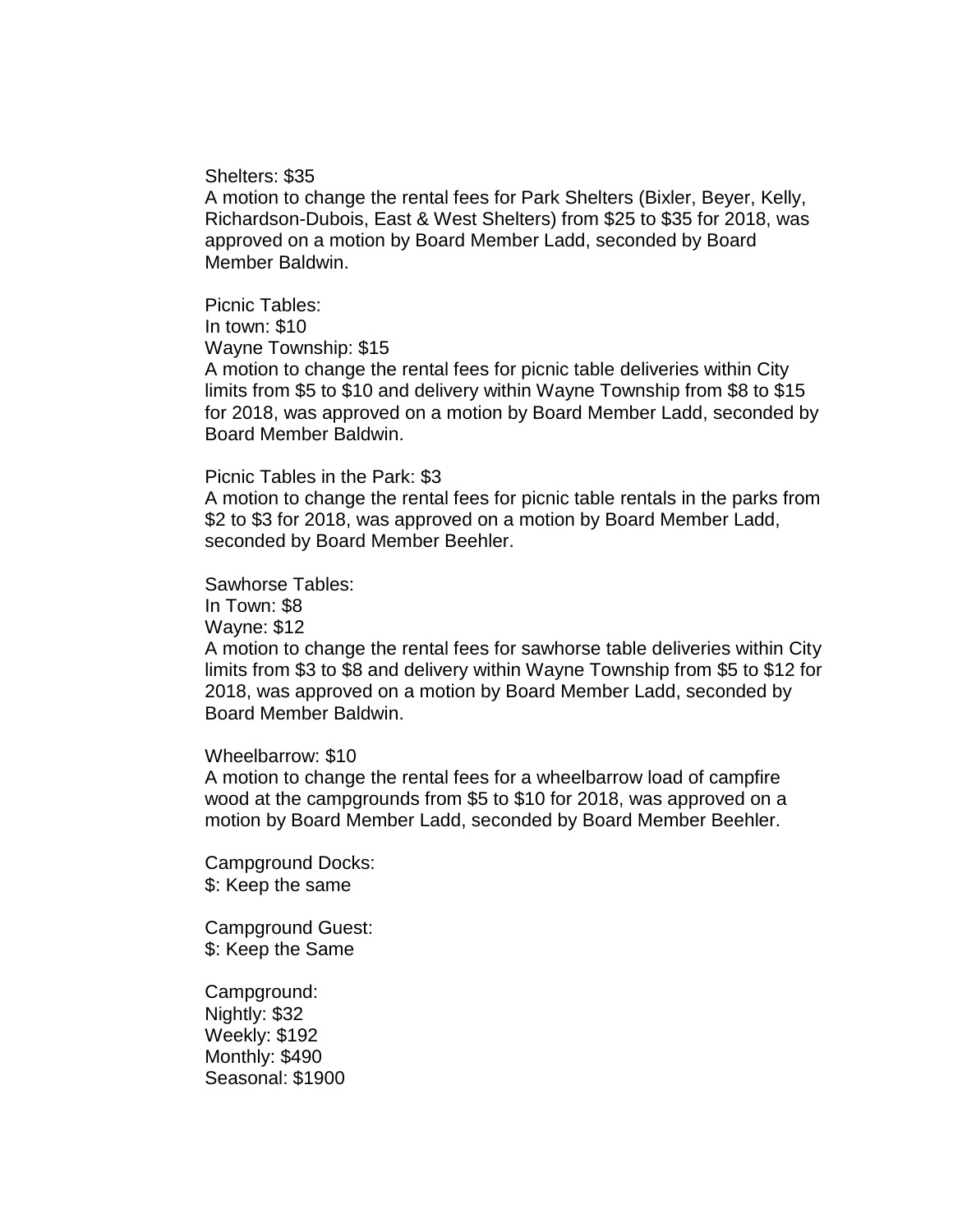A motion to change the rental fees for the campground for nightly rentals at \$32, weekly rates at \$192, monthly rates at \$480 and seasonal rates at \$1900 for 2018, was approved on a motion by Board Member Ladd, seconded by Board Member Beehler.

Superintendent Plummer asked the board for approval to honor 2017 rental fees for those who have made reservations in 2018 but have already submitted payment in 2017. A motion to honor the leases for 2018, whom have already submitted payment based off of 2017 rates was approved by Board Member Baldwin, seconded by Board Member Ladd.

### IV. NEW BUSINESS

## 1. *KCCAA 2018 Lease*

David Neff from KCCAA informed the board that they would like to continue to rent the Senior Activities Center from the Park's Department for 2018. David Neff advised that due to community involvement, a solid rental location, and their volunteers they have been able to grow their program substantially. Superintendent Plummer advised that the KCCAA is able to fill a void for senior programming and along with collaboration from the Wayne Township, who helps off set the building costs, he would like to see the KCCAA continue their use of the building.

The KCCAA 2018 rental lease was approved on a motion by Board Member Ladd, seconded by Board Member Baldwin.

#### 2. *Maintenance Report*

Maintenance Director Gardner informed the board that the sleeding hill at Kelly park has been seeded and grass is starting to sprout on it. The purpose of doing this is to make it easier for those who opt to use it as a sledding hill this winter.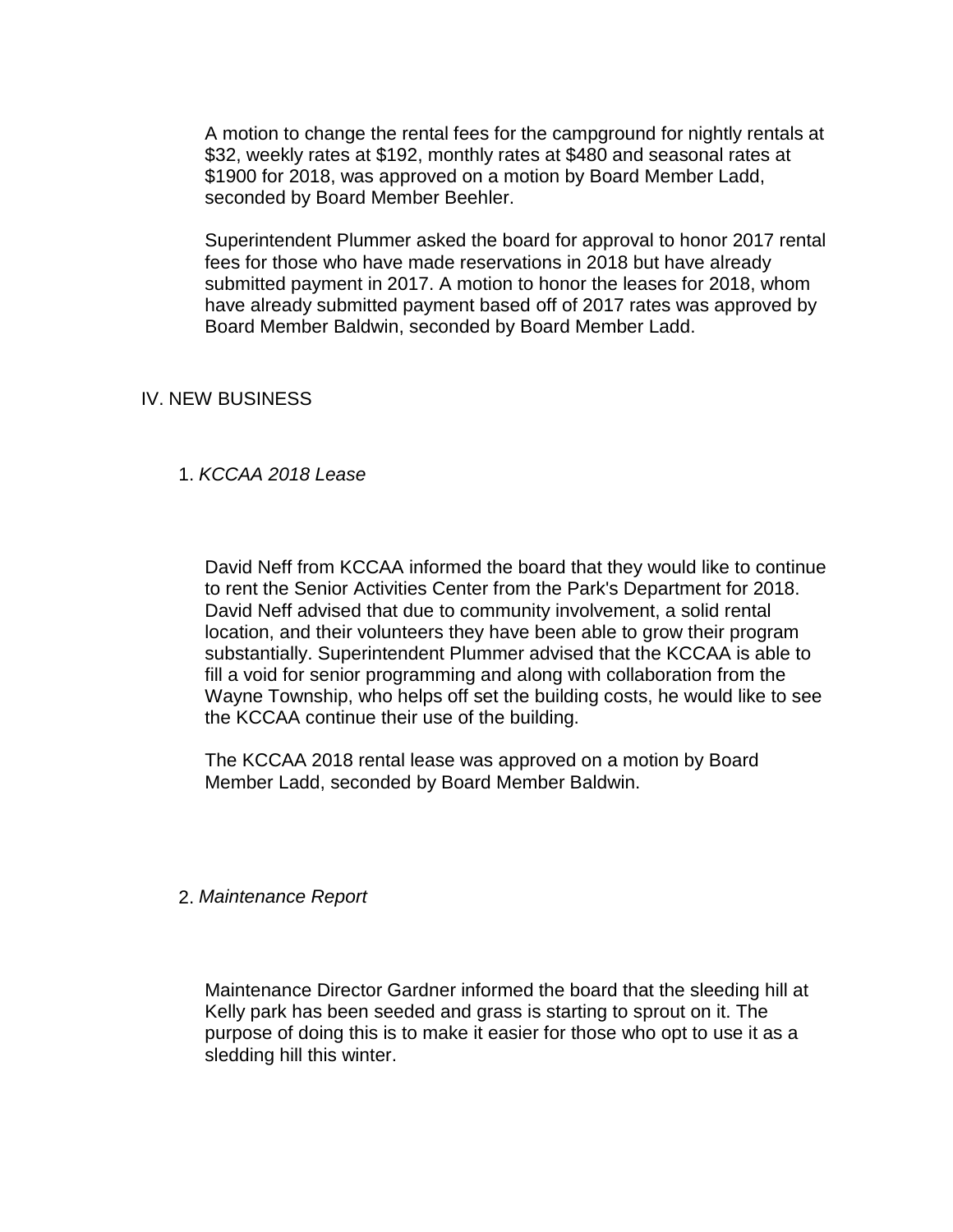Continued work on improving the campgrounds has occurred such as updating the restrooms and sewer repairs. The Richardson-Dubois restroom foundation has been poured and blocks will be started (weather permitting) tomorrow (10/18/17). During bad weather or during the winter, staff will be continuing to update LED lights at PTYC.

Most restrooms have been winterized and picnic tables have been picked up from most park locations. Christmas lights will be started prior to the end of the month and ready for Light Up The Night on December 2, 2017.

3. *Recreation Report* **Shella Wieringa** Sheila Wieringa

Recreation Director Wieringa stated that Fall Family Fun last Friday (10/13/17) was a huge success and had a large turnout. Upcoming big events include Light up the Night in conjunction with the Holiday Light Display on December 1, 2017. She is still looking for some volunteers.

# V. OTHER MATTERS TO COME BEFORE THE BOARD

Superintendent Plummer informed the Park Board that Cottage Watchmen will be performing some camera repair and new camera installation within the next few days. Some vending machines and lights were vandalized a few days ago, so these new camera should help us see the area more. Additional cameras will be placed at the Biblical & Maish Gardens, which we will have access to as well.

Asphalt repair has begun at the Nye Youth Cabin and Indiana parking lot in Central Park.

VI. MEETING REVIEW